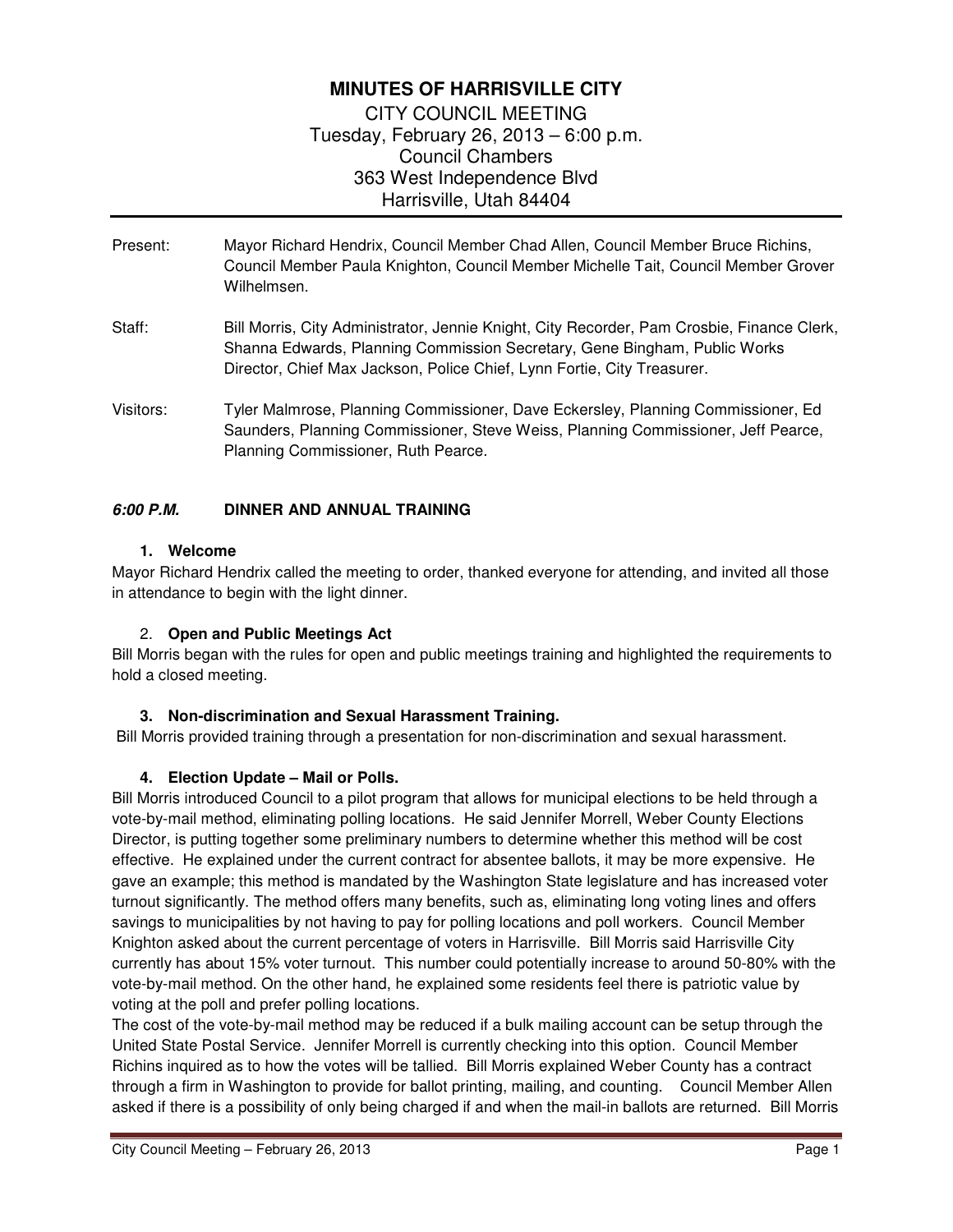responded this also is part of the process Jennifer Morrell is trying to implement with the postal service. The city still has the option to contract with Weber County to handle the municipal election as well. Two proposals were received for services through the county, the difference being one or two polling locations. Mayor Hendrix voiced his concern with using this vote-by-mail option if it does not prove to be cost effective. Bill Morris said the most cost effective option would likely be to have one polling location here at the city offices. He also clarified the city is not required to hold early voting. Council Member Allen inquired as to whether the city office building could handle the anticipated amount of volume. Shanna Edwards replied in the affirmative.

Mayor and Council discussed the future of voting methods including the possibility of voting online. Council Member Wilhelmsen pointed out the ease of registering to vote online. Bill Morris indicated the technology to vote online exists but the legislature has not allowed this to be an option yet. This method may be available in the future. Council Member Allen brought up the potential cost effectiveness of online voting. Bill Morris encouraged Council to think about the voting options and make a determination at a later time.

# **7:00 P.M. CITY COUNCIL MEETING**

## **5. Call to Order.**

Mayor Hendrix called the public meeting to order.

# 6. **Opening Ceremony**.

Council Member Richins led the pledge of allegiance and opening ceremony.

## 7. **Consent Items**.

- a. Approve the minutes of January 22, 2012 as presented.
- b. Review the January 2013 Check Register.

# **MOTION: Council Member Allen motioned to approve the minutes of January 22, 2013 as presented. Council Member Tait seconded the motion. All Council Members voted aye. Motion passed.**

## **8. Public Comments.**

No public comments were offered.

# **9. Continue Work Session.**

# **a. Budget Workshop.**

Lynn Fortie presented an open budget worksheet to each council member. He presented a comparison chart which included the previous fiscal year budgeted amounts compared to the actual spent amount. Mayor Hendrix reminded council of the previous budget session which included a property tax proposal. He proposed calculating a 3% wage increase for employees and also a 5% wage increase for employees to see how each affects the budget worksheets this budget session. He expressed his desire to not allow the economy to be the determining factor for wage increases. He said a 35% property tax increase will allow for a balanced budget and the proposed wage increase.

Lynn Fortie reminded the Mayor and Council a wage adjustment also directly affects the benefits as well. He said there is a need for an additional \$32,539 for a 3% increase in wages and benefits and \$54,332 for a 5% increase. In relation to a property tax increase, a 20% increase will be needed for a 3% wage adjustment and 33% increase for a 5% wage adjustment. Mayor Hendrix asked Council for their thoughts. Council Member Allen asked for clarification on a point made at the previous council meeting. The city auditor disclosed there is a surplus in the general fund balance where previously there was thought to be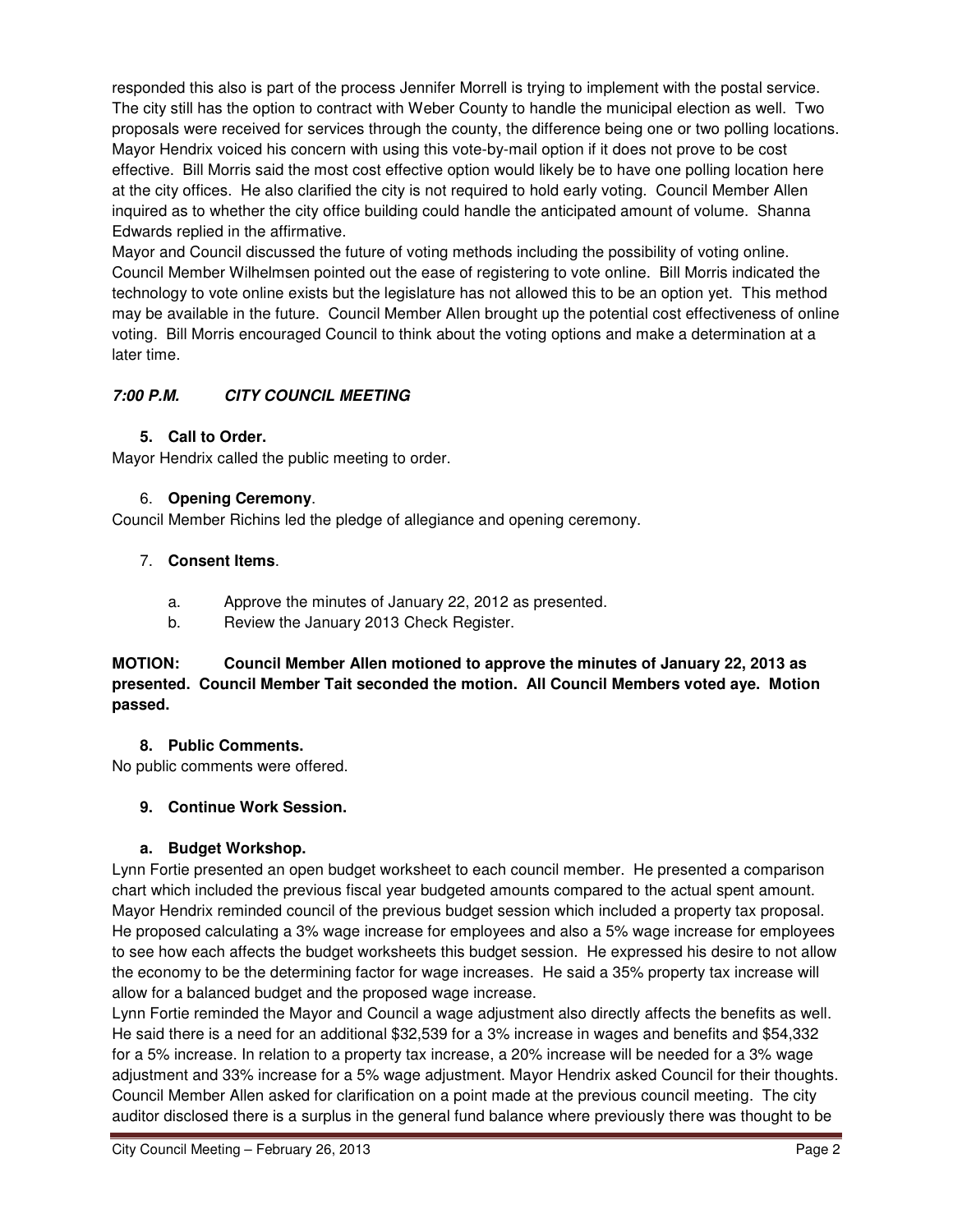a deficit in the end of fiscal year general fund balance. He suggested based on this surplus, adding a wage increase without raising property taxes. Council agreed that would be ideal but would only be possible if everything remains the same this budget session.

Council Member Knighton asked if the proposed wage increase would include the same scenario as last budget session with a 100% tax increase. Mayor Hendrix expressed his desire to continue discussion on some of the same options that were discussed last budget session. He pointed out giving wage increases helps stimulate money back into the economy but only if the employer is able to handle the increases.

Mayor and Council discussed the possible cutbacks that may affect the area including the possibility of multiple cutbacks at Hill Air Force Base and some in the Logan area.

Mayor Hendrix brought out the option of giving a one-time bonus to employees, which was previously discussed as well. This option allows for the bonus to be given depending on whether a surplus exists at the end of the fiscal year.

Council Member Richins asked about a line item in the comparison chart that shows a large increase in the sewer system maintenance. After some discussion it was determined by Gene Bingham and clarified by Lynn Fortie that these funds are not included in the general fund. Gene Bingham further clarified this money has to be used for a specific use and is not under the regulations of the general fund requirements because it is generated by a different means. Lynn Fortie pointed out this money is spent responsibly and has a healthy fund balance of around \$370,000. He also informed Council of the legislative bill that is currently being discussed that would increase the rainy day fund from 18% to 25%.

Mayor Hendrix informed Council the budget worksheets received from the department heads will be due March 8, 2013 and suggested Council tentatively schedule the first budget work session on March 26 $<sup>th</sup>$ </sup> after the regularly scheduled council meeting. Lynn Fortie pointed out some discussion items such as health insurance and other items will not be available until April. Mayor Hendrix said he will be excused from this meeting, due to a scheduling conflict and department heads will be notified if their attendance is required.

# e. **Heritage Days**.

Council Member Knighton asked council if their intentions were to continue with the smaller Heritage Days Program. Mayor and Council agreed they felt the smaller program was a success. Council Member Wilhelmsen reported the comments he received were helpful, the most common suggestion asking to split the Harrisville's Got Talent program into two categories. They decided to move forward with the Harrisville's Got Talent program for a few years.

Mayor and Council discussed whether or not to include other activities that were left off this past year. They agreed to solicit volunteers from the community who are be willing to sponsor and oversee the activity. Some of these activities, such as Bingo, 3 on 3 Basketball, and the Golf Tournament, could be held separately from the evening program. Council Member Allen suggested break out events for the other local activities that can be held throughout the city. Jennie Knight informed Council Harrisville Police Sergeant Chris Rowley expressed interest in overseeing a midnight 5K run.

Mayor and Council agreed to set the date for Heritage Days 2013 as August  $3<sup>rd</sup>$ . Council Member Knighton asked for suggestions on a theme. Mayor Hendrix suggested putting a notice soliciting possible themes in the city newsletter. Mayor and Council agreed to hold a theme contest and reward the recipient a prize. Council Member Knighton suggested adding business and volunteer information to the newsletter as well. Mayor Hendrix proposed reinstating a 6:30pm Heritage Days Work Session and tentatively set a starting date of March  $26<sup>th</sup>$ , 2013.

# f. **Council Assignments.**

Mayor Hendrix informed Council he has put together a new flow chart indicating new Council assignments for this year. He will make copies for each council member. Mayor Hendrix: Central Weber Sewer, WACOG, Mosquito Abatement Board, City Parks and Development Chair.